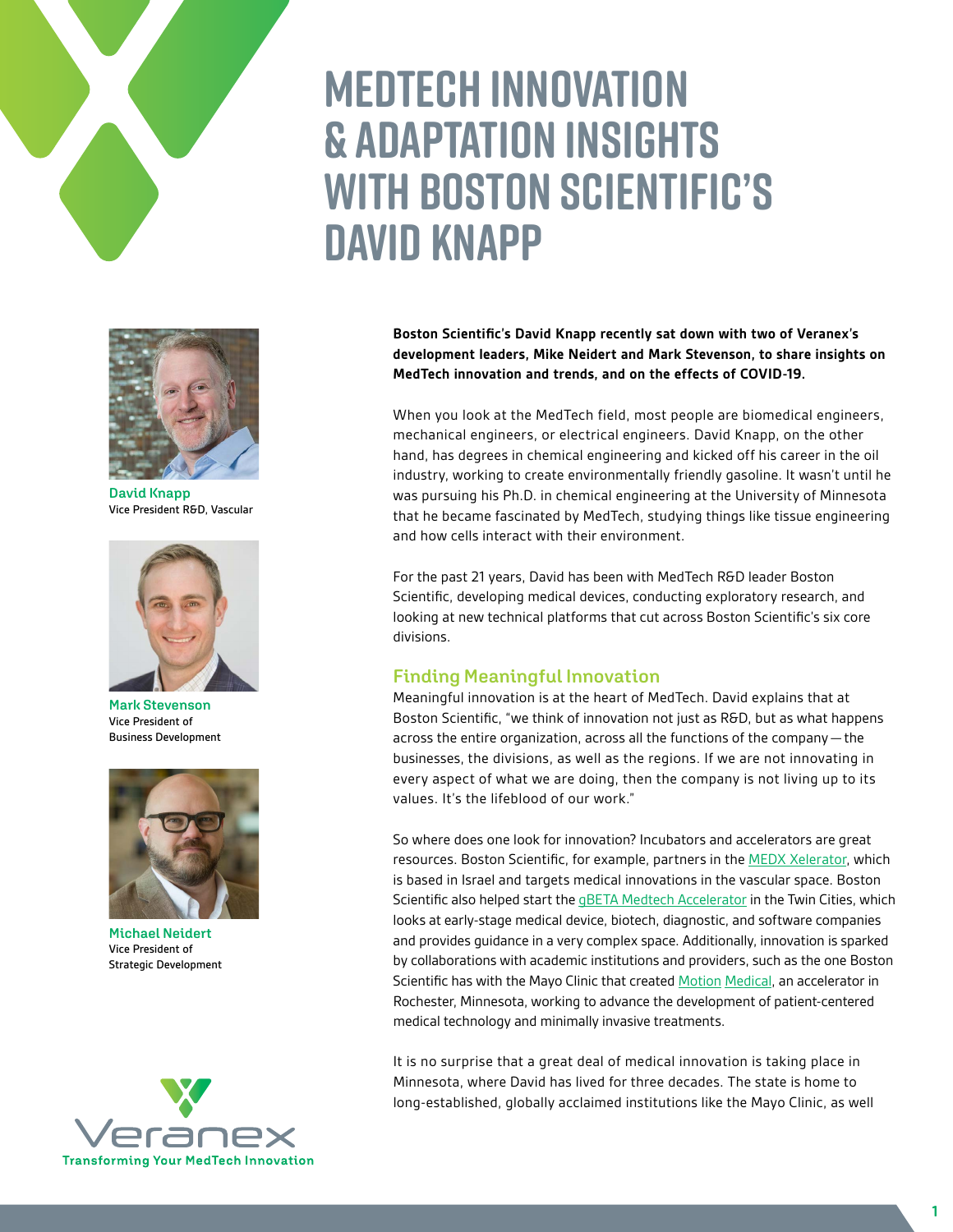

as to a vibrant startup culture, creating a very special ecosystem. "The Twin Cities is where everything comes together," explains David. "It has dynamic startups as well as the large strategics, in terms of medical devices and amazing players. It's a place where we can one-stop shop, including finding amazing original equipment manufacturer suppliers and development partners, like Veranex."

For the past 30 years, Veranex (formerly Ximedica) has been using a humancentered, integrated process to create medical products that are thoughtfully designed, approved, manufactured, and delivered to market. Its Minneapolis office partners with local Medtech companies to enhance innovation and accelerate the product-development process.

### **Shift to Precision Medicine & Personalized Therapies**

Over the decades, David has witnessed a shift in what drives innovation in medical technology. At the end of the 1990s and start of the 2000s, the Medtech industry was trying to be patient-centric by focusing on less-invasive medicine. In the 2000s and early 2010s, this expanded to exploring physicians as the users of technology and making the technology more accessible to them. Then in the 2010s, value was steering a lot of work—trying to understand value in the system and moving from volume to value.

Now that technology has largely caught up with the desire to focus on the patient, there is an emphasis on precision medicine. David notes, "Look at any technology, like neuromodulation, that is tuned to the patient and applied before the patient realizes they need it. These technologies give the patient a hand in managing their own condition, and that is incredible." He predicts that these technologies will continue to develop, enabling medical providers to individually tailor therapies to their patients.

### **Growing Importance of Digital Health**

One of the major trends in the current evolution of Medtech is the rise to prominence of [digital health](https://www.ximedica.com/what-we-create/digital/) and the increased ability to gather and analyze individual data. Rather than simply paying attention to the devices and sensors that monitor patients, doctors and researchers are now able to track a broad range of analytics. "The clinical importance of gathering more patient-specific data and having a temporal history of what is going on with a patient is huge," David shares.

Then it is possible to follow progress across the care continuum—all the way from when a person does not think they are sick (but something is starting to happen), to noticing that something is going on, to needing an intervention, to having a procedure, to being monitored afterwards. "It's about the whole ecosystem and it's a way of operating all of our businesses," David adds. "It's a way of personalizing care and improving the way that we think about healthcare."

## "THESE TECHNOLOGIES GIVE THE PATIENT A HAND IN MANAGING THEIR OWN CONDITION, AND THAT IS INCREDIBLE."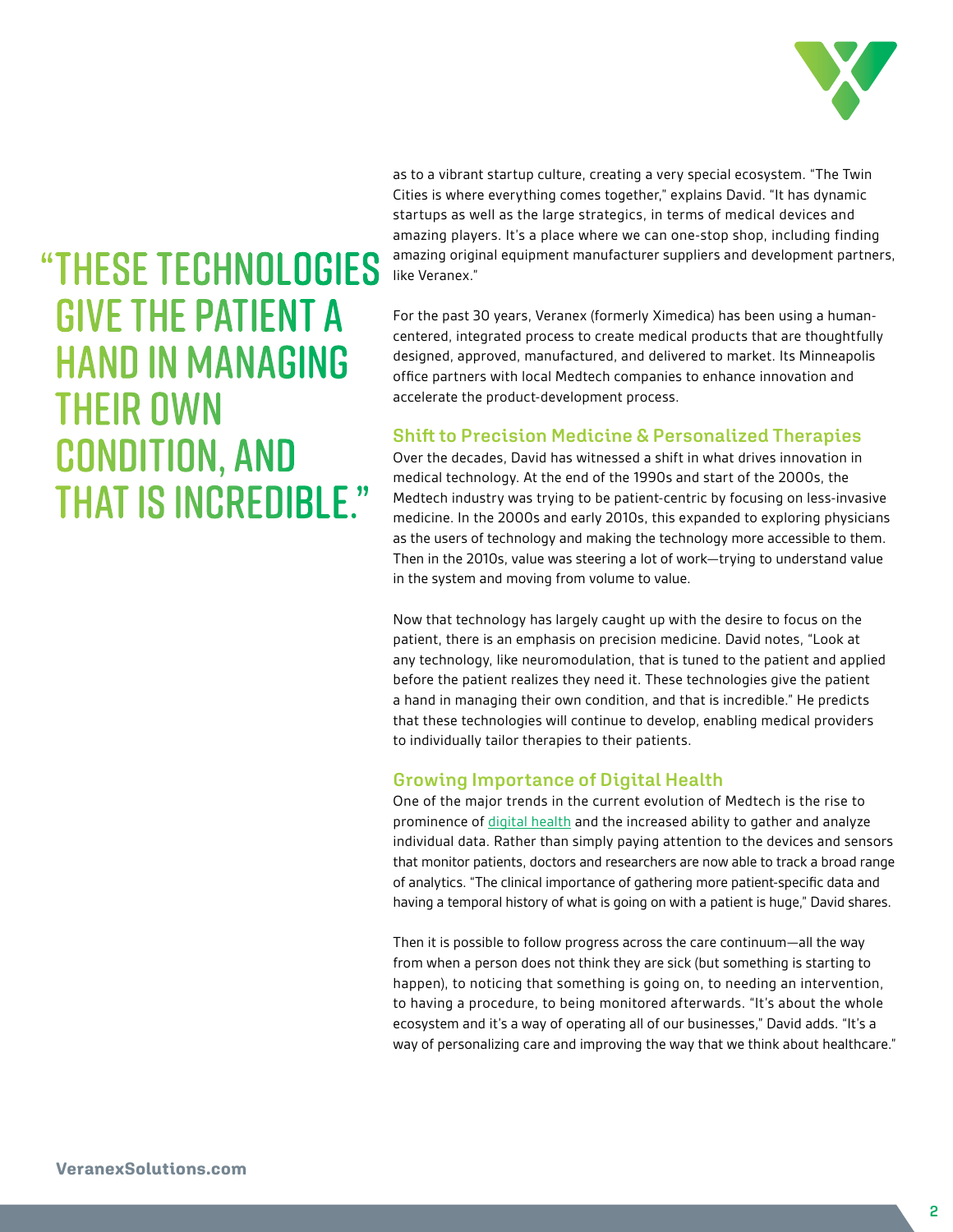

### **A New Patient Mindset**

It's not just the doctors and researchers who are interested in the new wealth of patient data; everyday folks are getting used to the notion of tracking their health and wellness. They are using devices to measure a whole range of metrics, from counting their steps and reviewing their sleep patterns to measuring their insulin levels and checking their heart rate. They are intrigued by the information, by seeing what is happening in their bodies, and in the rapidly evolving technology that provides this data.

People are becoming more sophisticated when it comes to the quantified self, and soon they will expect to be able to track indices of health. The technology is improving in such a way that people will be able to do a great deal away from doctors' offices. Insertable cardiac monitors, for example, are already in use and they can essentially monitor patients around the clock.

Increasingly, everyone will be looking to data for early warning signs of disease. The focus is going to turn more and more to early detection and hopefully prevention.

Of course, the pace of change has accelerated dramatically due to COVID-19. COVID has hugely sped up transformations that were already under way, such as the turn to telehealth and the shift in point of care to earlier and away from large, centralized hospitals. The pandemic is causing the MedTech industry to rethink the way in which it interacts with both physicians and patients.

### **Making MedTech More Equitable**

There have long been inequities in healthcare across racial minorities and underrepresented groups, and they have come into sharp relief with COVID. Seeing COVID's especially devastating impact on underrepresented groups has been a watershed moment for many in MedTech. "At Boston Scientific, we really felt the need to understand our corporate responsibility and how to be part of the solution," David says. "We knew we needed to be more than nonracist; we needed to be anti-racist."

He explains that for about 15 years Boston Scientific has had a program, Close the Gap, focused on addressing health inequities from advancing clinical trial diversity to patient empowerment to clinician education. The company has also long prioritized transparency and increasing diversity in its own ranks, from its 10-20-40 goals launched in 2018 to its newer 3-Up initiative to increase representation of women and multicultural talent. But with the events of 2020, Boston Scientific has kicked these efforts into higher gear, putting in place a comprehensive anti-racism strategy with a multimillion dollar investment behind it. It's an effort organized across the board, across all aspects of the company, and it includes education and the community.

"I WANT TO MAKE SURE THAT GOING FORWARD WE HAVE THE RIGHT REPRESENTATION IN OUR CLINICAL STUDIES. WE WANT TO MAKE SURE THAT THE THERAPIES ARE SAFE AND EFFECTIVE FOR EVERYBODY."